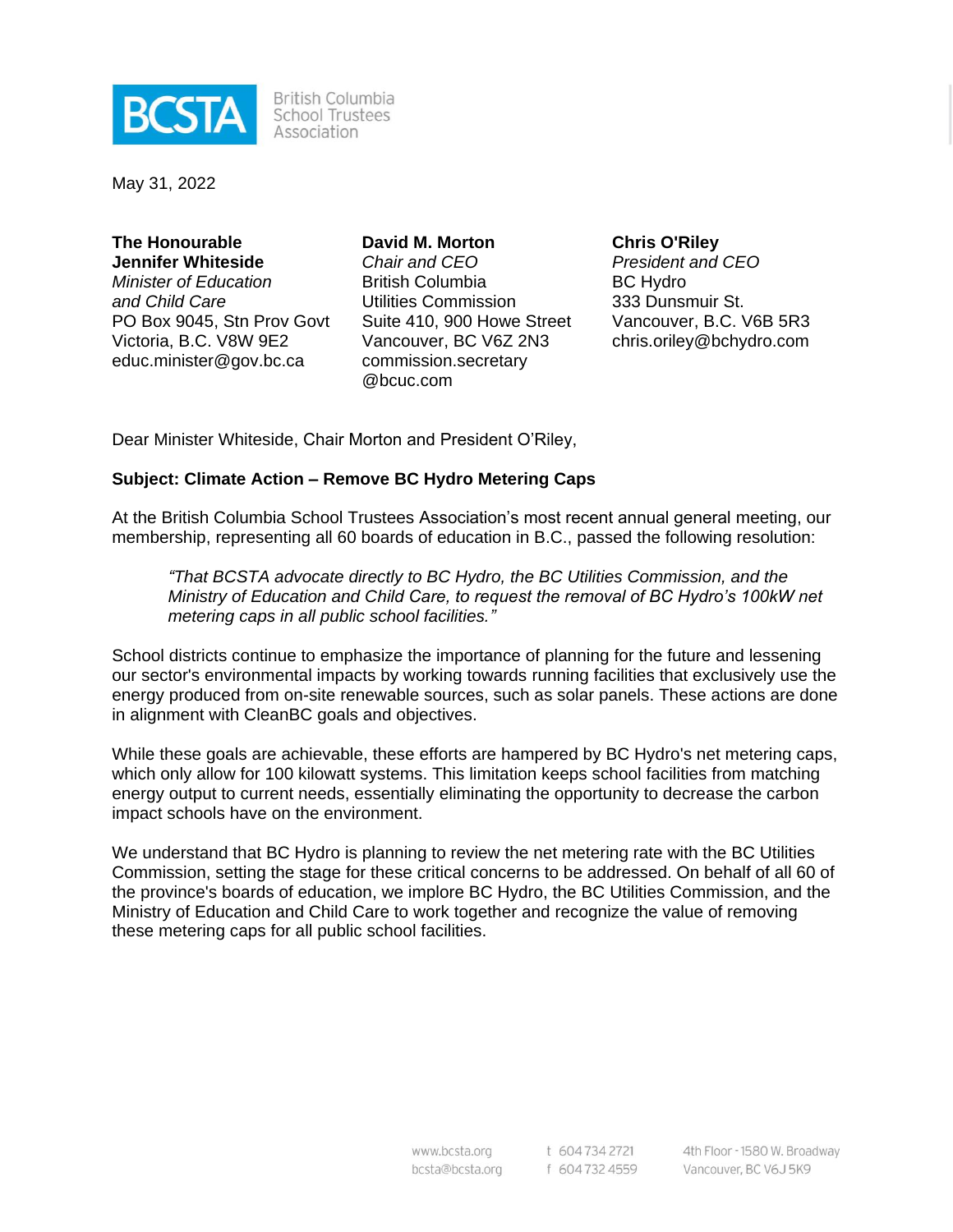

British Columbia<br>School Trustees Association

This action would bring us closer to a more environmentally friendly future and may address some aspects of the current climate crisis.

Sincerely,

awyn e

**Carolyn Broady** *President* British Columbia School Trustees Association

Motion: A202210

Enclosure: Original motion rationale

CC: Christina Zacharuk, Deputy Minister, Ministry of Education and Child Care BCSTA member boards of education Suzanne Hoffman, CEO, BCSTA BCSTA Board of Directors Doug Allen, board chair, BC Hydro board of directors Anna Fung, Deputy Chair, Commissioner, British Columbia Utilities Commission